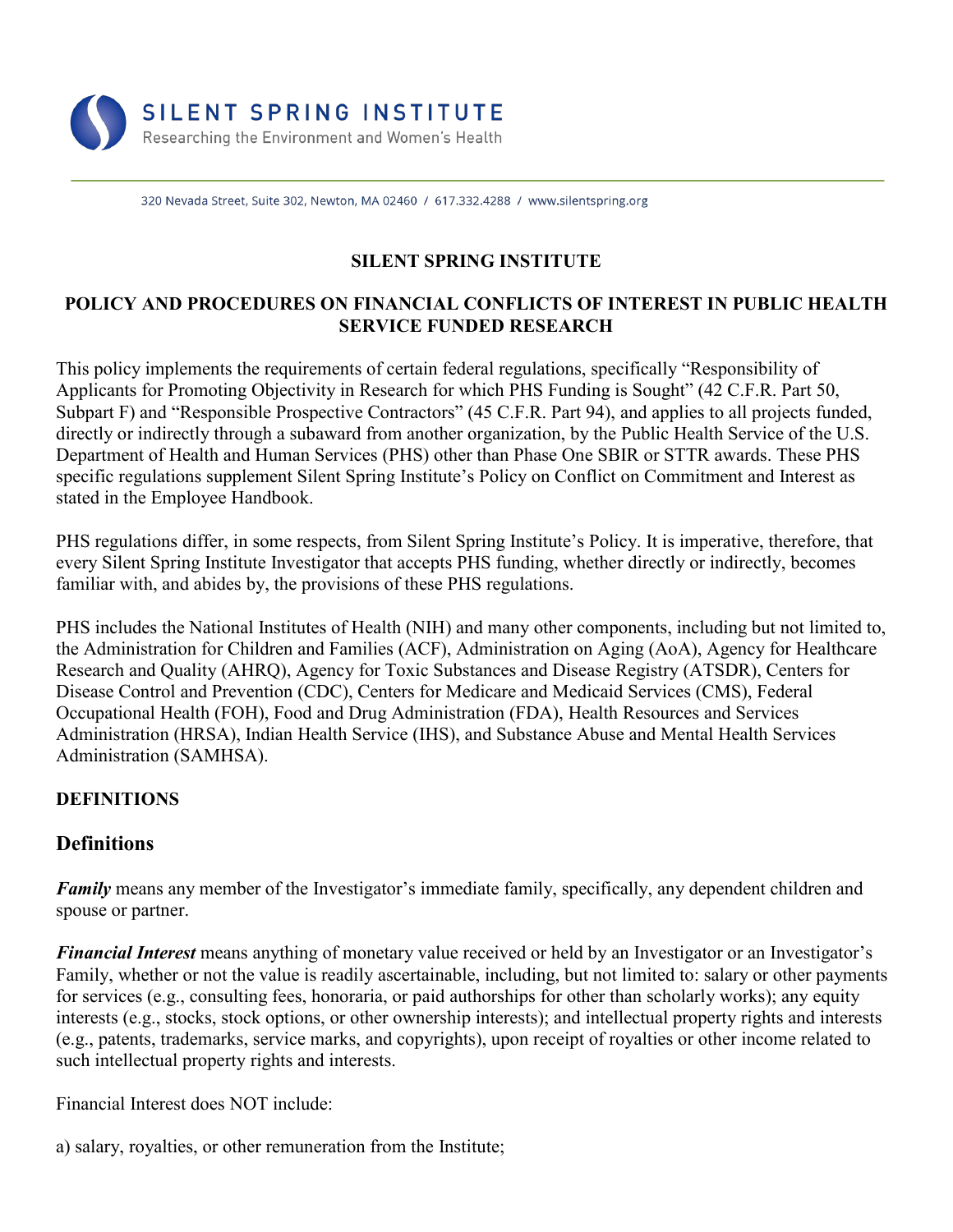b) income from the authorship of academic or scholarly works;

c) income from seminars, lectures, or teaching engagements sponsored by or from advisory committees or review panels for U.S. Federal, state or local governmental agencies; U.S. institutions of higher education; U.S. research institutes affiliated with institutions of higher education, academic teaching hospitals, and medical centers; or

d) equity interests or income from investment vehicles, such as mutual funds and retirement accounts, so long as the Investigator does not directly control the investment decisions made in these vehicles.

For Investigators, *Financial Interest* also includes any reimbursed or sponsored travel undertaken by the Investigator and related to his/her institutional responsibilities. This includes travel that is paid on behalf of the Investigator rather than reimbursed, even if the exact monetary value is not readily available. It excludes travel reimbursed or sponsored by U.S. Federal, state or local governmental agencies, U.S. institutions of higher education, research institutes affiliated with institutions of higher education, academic teaching hospitals, and medical centers, or Silent Spring Institute.

*Significant Financial Interest* means a Financial Interest that reasonably appears to be related to the Investigator's Institutional Responsibilities, and:

a) if with a publicly traded entity, the aggregate value of any salary or other payments for services received during the 12 month period preceding the disclosure, and the value of any equity interest during the 12 month period preceding or as of the date of disclosure, exceeds \$5,000; or

b) if with a non-publicly traded entity, the aggregate value of any salary or other payments for services received during the 12 month period preceding the disclosure exceeds \$5,000; or

c) if with a non-publicly-traded company, is an equity interest of any value during the 12 month period preceding or as of the date of disclosure; or

d) is income related to intellectual property rights and interests not reimbursed through the Institution.

*Financial Conflict of Interest (FCOI)* means a Significant Financial Interest that the Institution reasonably determines could directly and significantly affect the design, conduct or reporting of PHS-funded research.

*Institutional responsibilities* means the Investigator's responsibilities on behalf of Silent Spring Institute, which are defined by Silent Spring Institute as research, research consultation, teaching, professional practice, institutional committee memberships, and service on panels such as institutional review boards (e.g., IACUC, IBC, and IRB).

*Investigator* means any individual who is responsible for the design, conduct, or reporting of PHS- sponsored research, or proposals for such funding. This definition is not limited to those titled or budgeted as principal investigator or co-investigator on a particular proposal, and may include postdoctoral associates, senior scientists, or graduate students. The definition may also include collaborators or consultants as appropriate.

*Public Health Service or PHS* means the Public Health Service of the U.S. Department of Health and Human Services, and any components of the PHS to which the authority of the PHS may be delegated. The components of the PHS include, but are not limited to, the National Institutes of Health and the Centers for Disease Control.

*Research* means a systematic investigation, study, or experiment designed to contribute to generalizable knowledge relating broadly to public health, including behavioral and social-sciences research.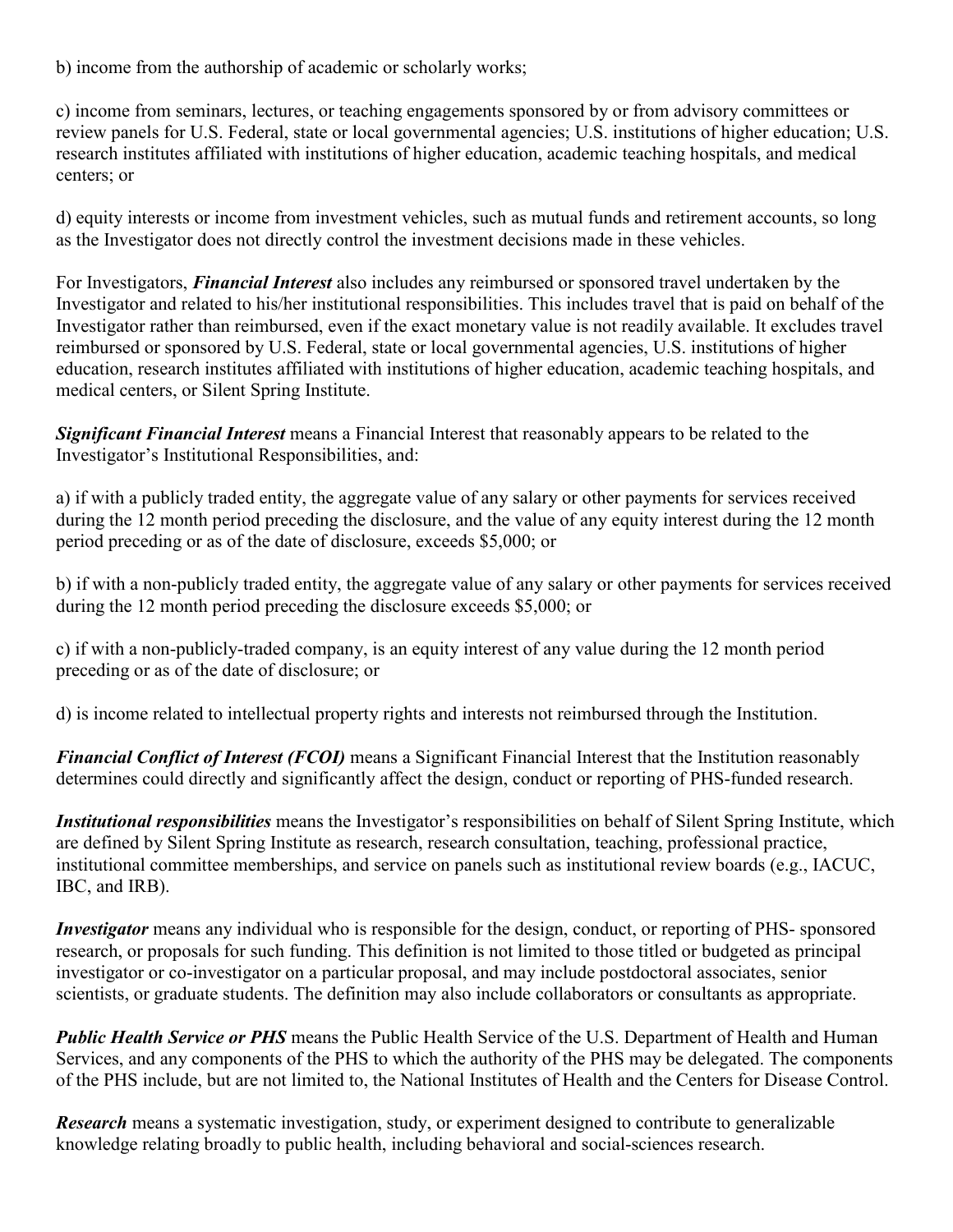## **DISCLOSURE REQUIREMENTS**

Full and prompt disclosure is critical to Silent Spring Institute's ability to identify, manage, and eliminate Financial Conflicts of Interest. There are three types of disclosures:

- 1. Annual Disclosures. Investigators must disclose their Significant Financial Interests to Silent Spring Institute on an annual basis, and must also disclose certain information with respect to conflicts of commitment and interest as prescribed in the Employee Handbook.
- 2. Proposal-related Disclosures. Prior to submitting a proposal for funding, the Principal Investigators identified in the proposal and other Investigators associated with the proposal must disclose whether the Investigator's Significant Financial Interests may be related by the proposal. If there is a potential relationship, the Investigator must file a full disclosure with additional information regarding the relationship of the project to the Related Company prior to submission of the proposal to the sponsor.
- 3. Ad hoc Disclosures.
	- A) An Investigator must disclose on an ad hoc basis any new Significant Financial Interest within 30 days following the date on which the Significant Financial Interest is acquired or arises. This 30 day requirement is specific to the PHS regulations.
	- B) An Investigator must disclose on an ad hoc basis his or her Significant Financial Interests prior to the Investigator commencing participation in an existing research project.

Silent Spring Institute's Director of Finance and Administration acts as the Institute's Designated Official with respect to implementation of this FCOI policy. The Designated Official will:

- 1. Solicit disclosures of SFIs from Silent Spring Institute Investigators.
- 2. Review disclosures provided by new Investigators or new disclosures provided by existing Investigators within sixty (60) days of submission.
- 3. Review disclosures to determine if:
	- a. Any SFIs relate to PHS/NIH-funded research
	- b. An FCOI exists
- 4. Submit FCOI reports to NIH as required within 60 (sixty) days of identification of a new investigator participating in a project.
- 5. Notify NIH promptly if bias is found with the design, conduct or reporting of PHS/NIH-funded research, and submit mitigation report to delineate actions that have been or will be taken to mitigate the effects of the bias.
- 6. Develop and implement a management plan to manage any FCOI(s) identified through the normal disclosure process or for disclosures not made in a timely way or not disclosed for whatever reason.
- 7. Monitor Investigator compliance with management plans until completion of relevant projects

The Institute will employ appropriate administrative actions to ensure Investigator compliance with the FCOI disclosure process and any management plans developed for an identified FCOI. Any failure to comply with the disclosure process or an enacted management plan will result in the immediate cessation of that Investigator's activity on the project. The Investigator will not commence activity on the project until evidence of compliance is sufficiently documented.

## **TRAVEL DISCLOSURES**

Public Health Service (PHS) regulations require disclosure of third-party reimbursed or sponsored travel.

You are NOT required to disclose travel expenses if you are NOT responsible for the design, conduct or reporting of research funded by the PHS or PHS is not the sponsor.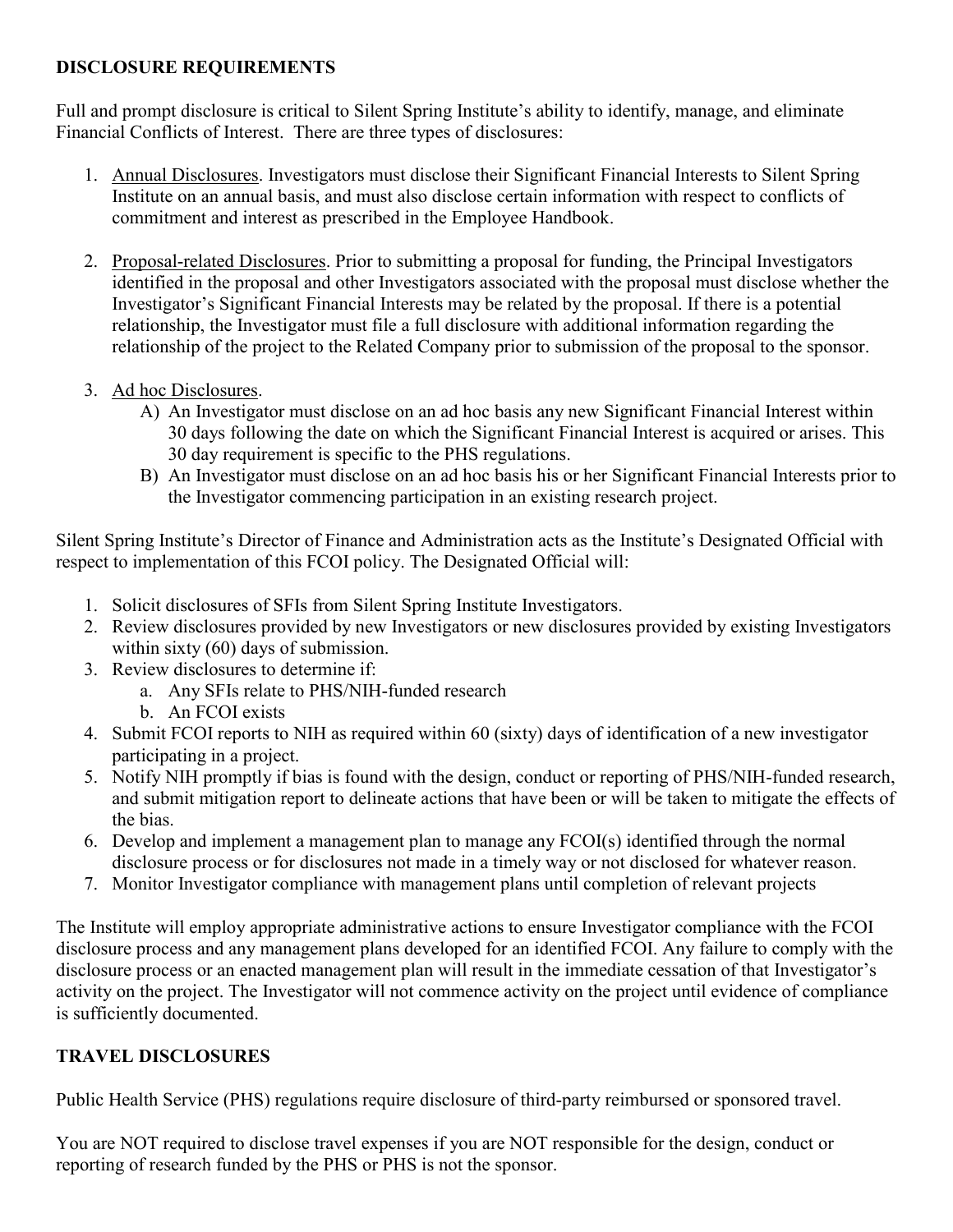You MUST disclose third party paid travel related to your institutional responsibilities if you ARE responsible for the design, conduct or reporting of research funded by the PHS (or other agencies/sponsors that have adopted the PHS regulations). The regulation requires disclosure of reimbursed or sponsored travel related to institutional responsibilities over the previous twelve-month period no later than at the time of application for PHS-funded research, within 30 days of each occurrence throughout the term of the sponsored award.

Third party paid travel means:

- A third party directly pays in whole or in part for travel on your behalf;
- You pay for travel and the third party reimburses you in whole or in part; or
- Silent Spring Institute pays in whole or in part for travel and the third party reimburses Silent Spring Institute.

PHS regulations require you to disclose travel paid by:

- External professional organizations and societies, academic journals and publishing companies; and
- ANY travel reimbursed or sponsored by a foreign institution of higher education or the government of another country.

PHS regulations exclude travel paid by:

- Silent Spring Institute or funded by a sponsored award to Silent Spring Institute;
- U.S. Federal, state or local government agencies;
- U.S. Institutions of higher education or U.S. research institutes; and
- U.S. academic teaching hospitals or U.S. medical centers that are affiliated with U.S. Institutions of higher education.

# **REPORTING TO PHS**

The PHS regulations require Silent Spring Institute to provide information regarding Financial Conflicts of Interest at specified times:

- 1. if a Financial Conflict of Interest exists prior to award, prior to expenditure of funds;
- 2. if a Financial Conflict of Interest arises during the term of the award, then within 60 days following the Investigator's disclosure of the Significant Financial Interest (see Disclosure Requirements above);
- 3. as part of the Silent Spring Institute's annual progress report on the Research;
- 4. as part of any requests for an extension of the award; and
- 5. following a retrospective review as discussed in more detail under RETROSPECTIVE REVIEW below.

Each report Silent Spring Institute provides to PHS must include sufficient information to enable PHS to understand the nature and extent of the potential financial conflict and to assess the appropriateness of the management plan. The required information includes:

- 1. project number;
- 2. Principal Investigator;
- 3. name of the Investigator with the Financial Conflict of Interest;
- 4. name of the entity with which the Investigator has a Financial Conflict of Interest;
- 5. nature of the Significant Financial Interest (e.g., Equity, consulting fees, travel reimbursement, honorarium);
- 6. value of the Significant Financial Interest, which value may be expressed as being within a range(\$0– \$4,999; \$5,000–\$9,999; \$10,000– \$19,999; amounts between \$20,000– \$100,000 by increments of \$20,000; amounts above \$100,000 by increments of \$50,000) or, if the value of the interest cannot be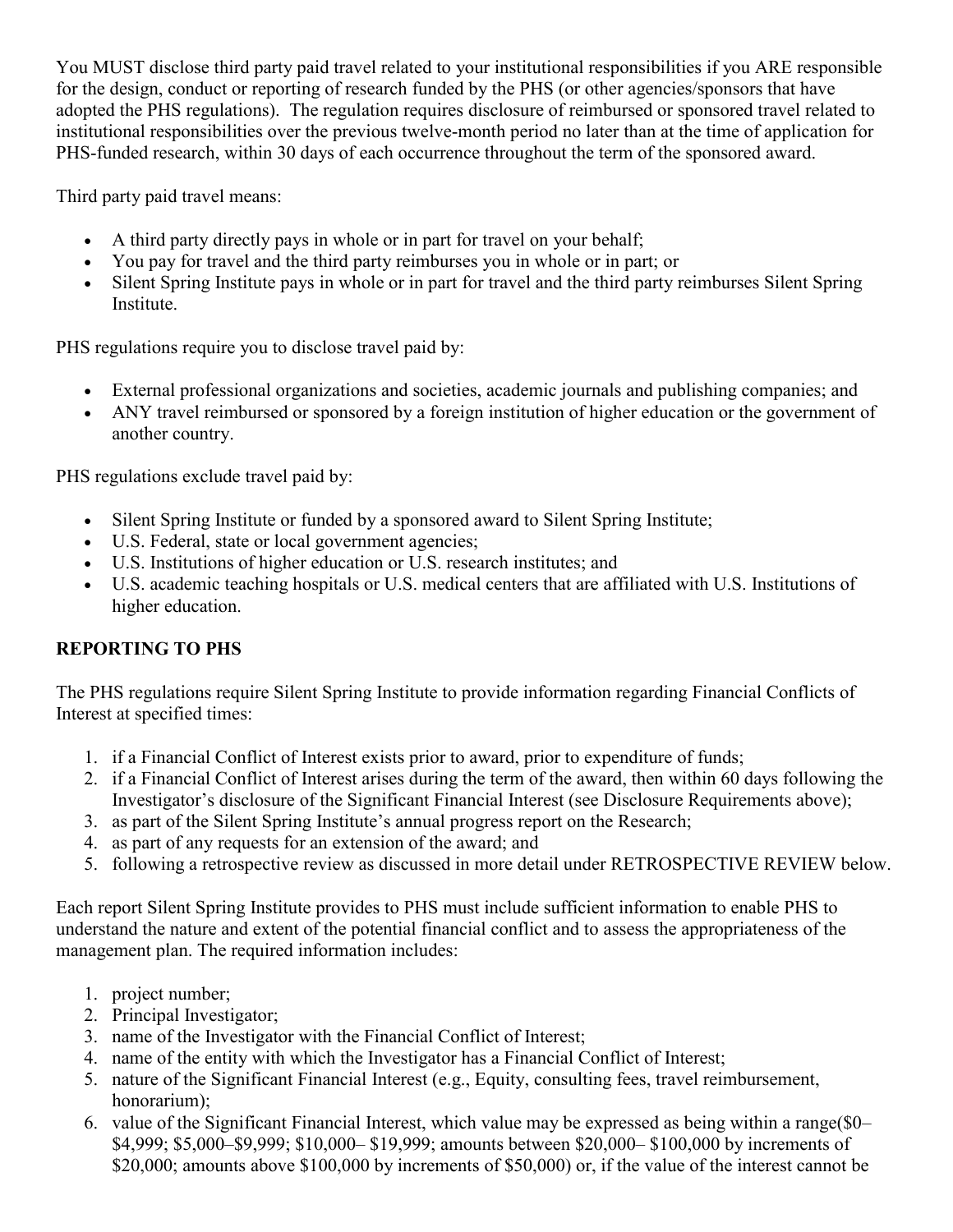readily determined through reference to public prices or other reasonable measures of fair market value, a statement confirming that fact;

- 7. a description of the relationship of the Significant Financial Interest to the PHS-funded research and the basis for Silent Spring Institute's determination that the Significant Financial Interest conflicts with the research; and
- 8. a description of the key elements of the management plan, including:
	- a) the role and principal duties of the conflicted Investigator in the research;
	- b) the conditions of the management plan;
	- c) how the management plan is designed to safeguard the objectivity of the research;
	- d) confirmation of the Investigator's agreement to the management plan;
	- e) how the management plan will be monitored to ensure Investigator compliance; and
	- f) other relevant information.

Silent Spring Institute's Designated Official, the Director of Finance and Administration, will submit these reports on behalf of the Institute.

## **PUBLIC ACCESSIBILITY**

This FCOI policy is available on Silent Spring Institute's publicly available web-site at: [www.silentspring.org/a](http://www.silentspring.org/)bout-us/employment.

PHS requires Silent Spring Institute to make information regarding Financial Conflict of Interests reported to PHS, available to the public upon written request, within five (5) business days of receipt of the request. The information that must be made available includes the following, at a minimum:

- 1. Investigator's name;
- 2. Investigator's title and role with respect to the research;
- 3. name of the entity in which the Significant Financial Interest is held or from which it is received;
- 4. nature of the Significant Financial Interest; and
- 5. approximate value of the Significant Financial Interest, which value may be expressed as being within a range as described above or if the value of the interest cannot be readily determined through reference to public prices or other reasonable measures of fair market value, a statement confirming that fact.

Information will remain available for three (3) years from date information was last updated for a specific FCOI. Silent Spring Institute may also disclose information regarding the management of the Financial Conflict of Interest.

## **SUBAWARDS ISSUED BY SILENT SPRING INSTITUTE UNDER PHS FUNDED PRIME AWARDS**

When Silent Spring Institute issues a subaward to another organization to carry out a portion of a PHS funded project, the sub-awardee must comply with the PHS conflict of interest regulations. Silent Spring Institute, therefore, will only grant subawards under PHS funded awards to institutions that have financial conflict of interest polices that comply with the PHS regulations. This requirement will be set forth in the Silent Spring Institute subaward and the sub-awardee will be asked if they have a PHS-compliant Conflict of Interest Policy through a standard pre-award questionnaire.

If a sub-awardee Investigator has a Financial Conflict of Interest, Silent Spring Institute is responsible for reporting the Financial Conflict of Interest to the PHS on behalf of the sub-awardee. As a result, sub-awardees must report Financial Conflicts of Interest to the Designated Official for Silent Spring Institute within 45 days of discovering the Financial Conflict of Interest so that Silent Spring Institute may report it to the PHS in a timely manner. In addition, Silent Spring Institute is required by PHS to make information regarding subawardee Financial Conflicts of Interest available to the public. Silent Spring Institute uses the same method it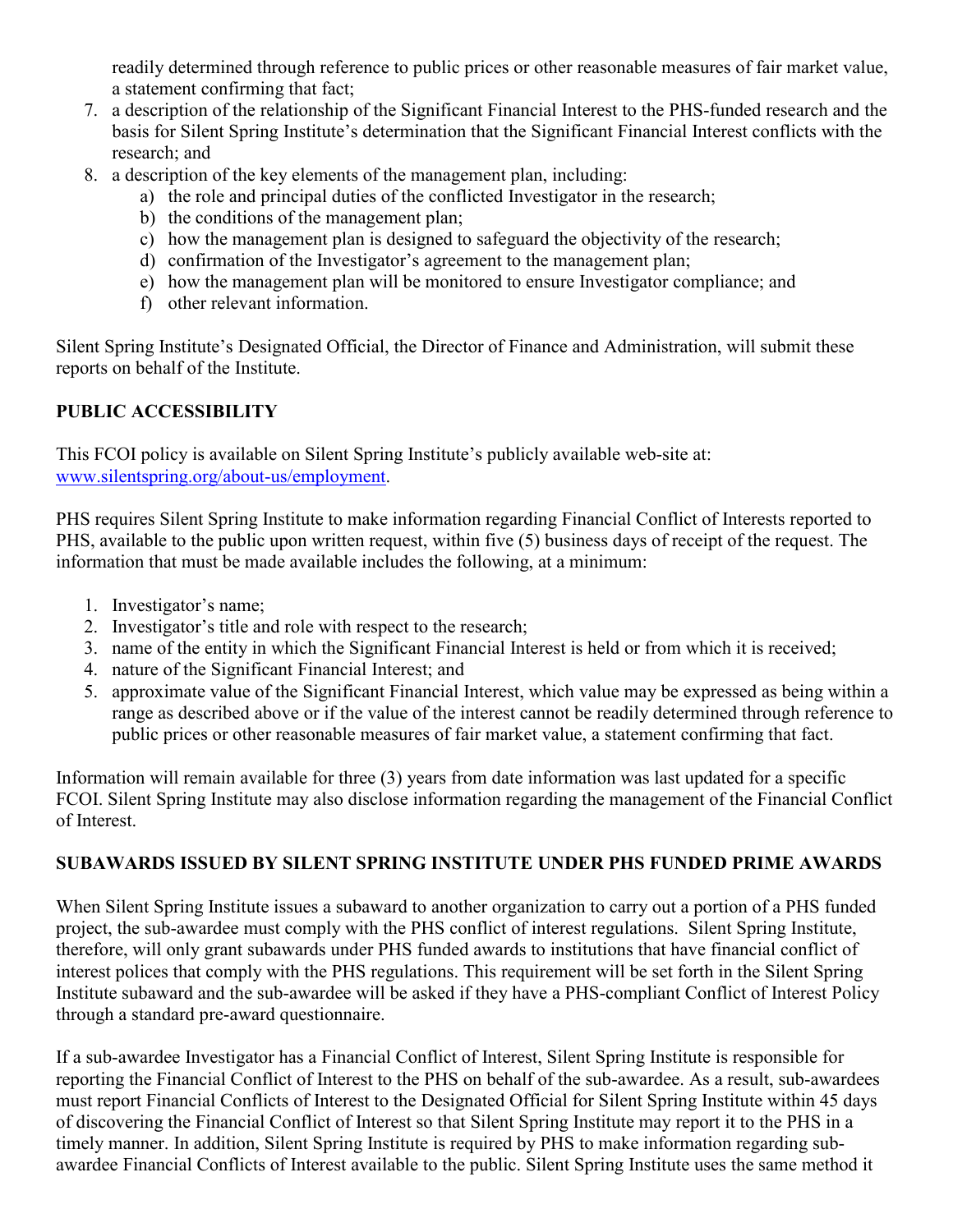uses to disclose Silent Spring Institute Financial Conflicts of Interest and notifies the sub-awardee of any requests for information. Questions regarding the specifics of sub-awardee Financial Conflicts of Interest are directed to the sub-awardee.

## **SUBAWARDS ISSUED TO SILENT SPRING INSTITUTE UNDER PHS FUNDED PRIME AWARDS**

When Silent Spring Institute makes a proposal for or receives a subaward from another organization to carry out a portion of a PHS funded project, Silent Spring Institute must comply with the PHS regulations regarding conflicts of interest. Silent Spring Institute's Policy and these PHS regulations apply to these proposals and awards rather than the policies of the sub-awarding organization. Silent Spring Institute provides reports of Financial Conflicts of Interest to the sub-awarding organization for reporting to PHS as specified in the PHS regulations. Reports are provided in the same form and format as Silent Spring Institute uses in connection with its direct awards from PHS. The sub-awarding organization is also responsible for the public accessibility reporting (see above). The sub-awarding organization may choose to do so either by posting Silent Spring Institute's report to a publicly available website or responding to written requests within 5 business days.

# **INVESTIGATOR NON-COMPLIANCE - RETROSPECTIVE REVIEW**

In cases where a Financial Conflict of Interest is not identified or managed in a timely manner, including due to 1) failure by the Investigator to disclose a Significant Financial Interest that is determined by the Institution to constitute a Financial Conflict of Interest; 2) failure by Silent Spring Institute to review or manage such a Financial Conflict of Interest; or 3) failure by the Investigator to comply with a Financial Conflict of Interest management plan, Silent Spring Institute must, within 120 days of its determination of noncompliance, complete a retrospective review of the Investigator's activities and the PHS-funded research to determine whether the design, conduct, or reporting of the PHS-funded research, or any portion thereof, conducted during the period of noncompliance, was biased.

Silent Spring Institute is required to document the retrospective review and report detailed findings to PHS, including at least the following key elements:

- 1. project number;
- 2. project title;
- 3. Principal Investigator or contact Principal Investigator if there are multiple Principal Investigators on the project;
- 4. name of the Investigator with the Financial Conflict of Interest;
- 5. name of the Entity with which the Investigator has a Financial Conflict of Interest;
- 6. reason(s) for the retrospective review;
- 7. detailed methodology used for the retrospective review (e.g., methodology of the review process, composition of the review panel, documents reviewed);
- 8. findings of the review; and
- 9. conclusions of the review.

Based on the results of the retrospective review, Silent Spring Institute will update the previously submitted Financial Conflict of Interest report, if appropriate, specifying the actions that will be taken to manage the Financial Conflict of Interest. If bias is found, Silent Spring Institute must notify PHS promptly and submit a mitigation report. The mitigation report must include, at a minimum:

- 1. the elements documented in the retrospective review above;
- 2. a description of the impact of the bias on the research; and
- 3. Silent Spring Institute's plan of action or the actions taken to eliminate or mitigate the effect of the bias (e.g., extent of harm done, including any qualitative and quantitative data to support any actual or future harm; analysis of whether the research is salvageable).